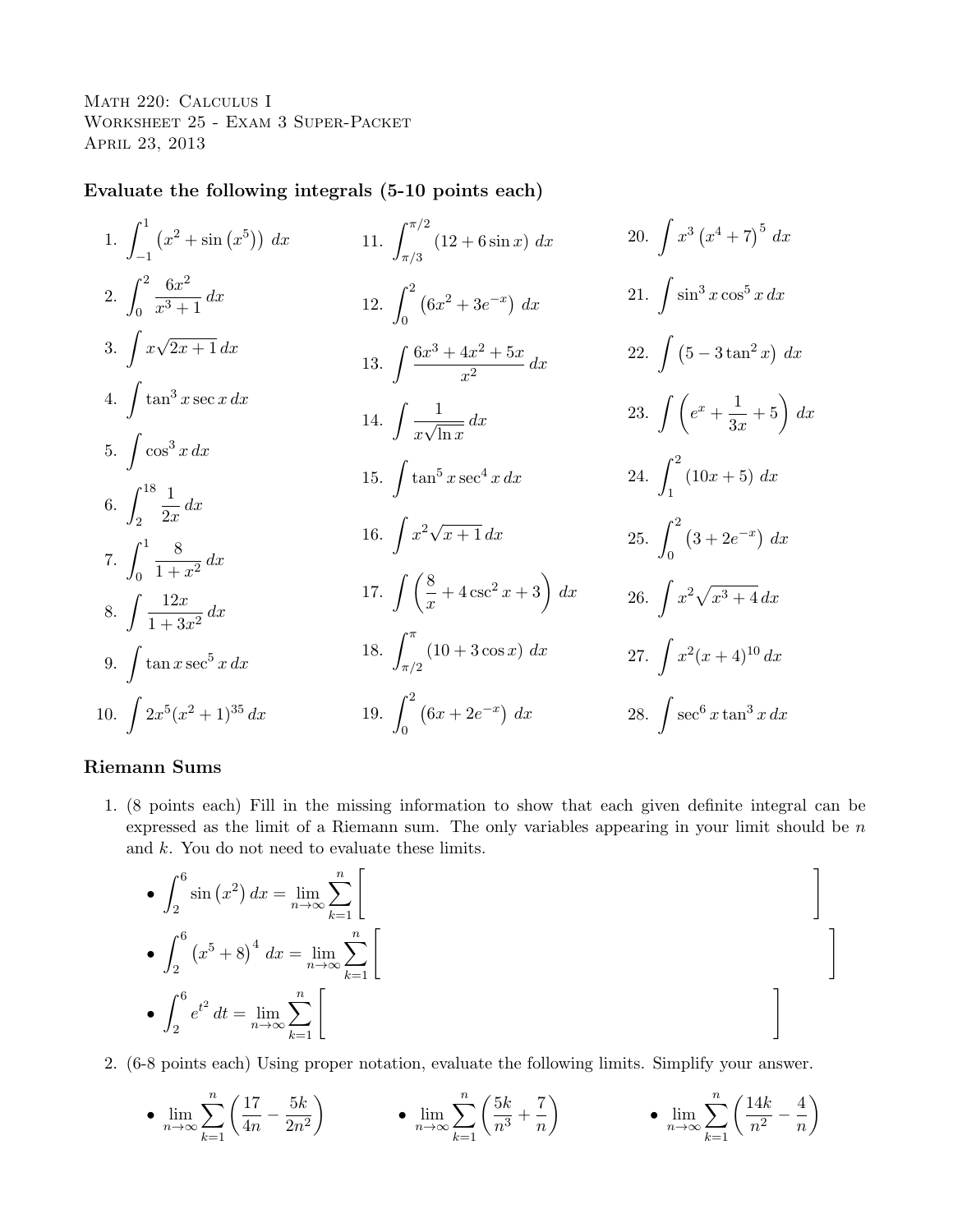#### Antiderivatives and Areas

- 1. (10 points) Determine the formula for a function  $f(x)$  such that  $f''(x) = 12e^{2x} + \cos x$ ,  $f'(0) = 10$ and  $f(0) = 8$ .
- 2. (6 points) A function  $f(x)$  has derivative  $f'(x) = 6x^2 + 5$ . Find a formula for  $f(x)$  given that its graph goes through the point (1, 15).
- 3. (6 points) The height of a tree is currently 100 inches. It is predicted that over the next 4 years the √ tree's height will increase by  $10-3\sqrt{t}$  inches per year where t represents the number of years from now. What will the tree's height be 4 years from now? Simplify your answer.
- 4. (6 points) Suppose  $F(x)$  is a polynomial with  $F'(x) = f(x)$ . Given that  $F(0) = 2$ ,  $F(2) = 8$ ,  $F(4) = 28, F(6) = 68$  and  $F(8) = 42$ , find the average value of  $f(x)$  on the interval [2, 6].
- 5. (8 points) Find a formula for  $f(x)$  given that  $f''(x) = 5 \sin x + 3 \cos x$ ,  $f(0) = 10$ , and  $f'(0) = 10$ .
- 6. (6 points) The population of a town is currently 400, but it is expected to increase at a rate of  $200e^{0.5t}$  people per year where t represents the number of years from now. What is the population of this town expected to be in 10 years?
- 7. Find the average value of  $f(x) = \frac{e^{3x}}{2}$  $\frac{\sigma}{\pi-2}$  on the interval [3,  $\pi$ ].

### Integral Properties

1. (15 points) You are given the following definite integrals of an odd function  $f(x)$ .

$$
\int_0^5 f(x) dx = 10
$$
\n
$$
\int_0^8 f(x) dx = 22
$$
\n
$$
\int_2^8 f(x) dx = 16
$$

Evaluate the following definite integrals.

(a) 
$$
\int_{8}^{8} \cos(f(x)) dx
$$
  
\n(b)  $\int_{8}^{2} 10f(x) dx$   
\n(c)  $\int_{-2}^{8} (f(x) + 5) dx$   
\n(d)  $\int_{2}^{5} f(x) dx$   
\n(e)  $\int_{0}^{\sqrt{5}} 6xf(x^2) dx$ 

2. (3 points each) Suppose that f is an odd function which is integrable on the interval  $[-5, 5]$ . If

$$
\int_{0}^{2} f(x) dx = 4 \text{ and } \int_{2}^{3} f(x) dx = 10, \text{ then evaluate the following quantities.}
$$
  
(a) 
$$
\int_{0}^{5} f(x) dx + \int_{5}^{3} f(x) dx
$$
 (b) 
$$
\int_{-2}^{2} f(x) dx
$$
 (c) 
$$
\int_{-2}^{2} f(|x|) dx
$$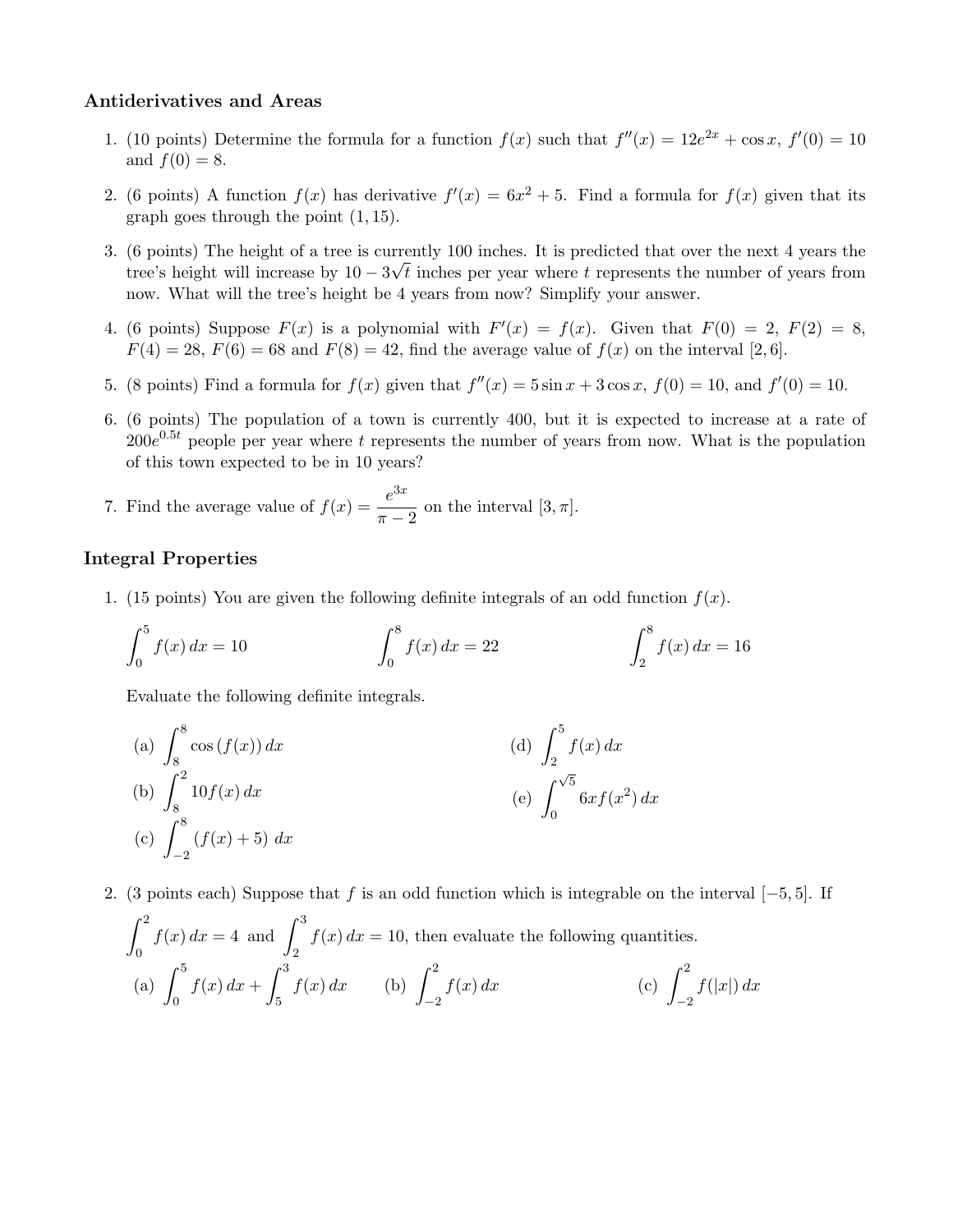3. (5 points) Suppose that  $F$  and  $F'$  are each differentiable (and thus continuous) everywhere and that  $r$  and  $s$  are constants. Circle the choice below which most clearly states part 2 of the Fundamental Theorem of Calculus.

(a) 
$$
\int_{r}^{s} F'(t) dt = F'(r) - F'(s)
$$
  
\n(b)  $\int_{r}^{s} F(t) dt = F'(r) - F'(s)$   
\n(c)  $\int_{r}^{s} F'(t) dt = F(r) - F(s)$   
\n(d)  $\int_{r}^{s} F(t) dt = F(r) - F(s)$   
\n(e)  $\int_{r}^{s} F'(t) dt = F'(s) - F'(r)$   
\n(f)  $\int_{r}^{s} F(t) dt = F'(s) - F'(r)$   
\n(g)  $\int_{r}^{s} F'(t) dt = F(s) - F(r)$   
\n(h)  $\int_{r}^{s} F(t) dt = F(s) - F(r)$ 

4. (12 points) Suppose f is an even function, q is an odd function, and f and q are each integrable on the interval  $[-3, 3]$ . Given that  $\int_0^3$ 0  $f(x) dx = 5$  and  $\int_0^3$ 0  $g(x) dx = 4$ , evaluate the following definite integrals.

(a) 
$$
\int_{3}^{0} g(x) dx
$$
  
\n(b)  $\int_{3}^{3} f(x) dx$   
\n(c)  $\int_{-3}^{3} (2f(x) + 4g(x)) dx$   
\n(d)  $\int_{-3}^{3} (4 + (g(x))^{5}) dx$ 

5. (4 points each) Suppose that f is integrable on the interval [2, 12]. Given that  $\int^{12}$ 2  $f(x) dx = 25,$  $\int_0^8$ 2  $f(x) dx = 10$  and  $\int_0^{12}$ 4  $f(x) dx = 22$ , evaluate the following definite integrals. (a)  $\int_0^2$ 8  $f(x) dx$  (b)  $\int_0^4$ 2  $f(x) dx$  (c)  $\int_0^8$ 4  $f(x) dx$ 

6. (12 points) Suppose that f is an odd function and g is even which are each integrable on the interval  $[-5, 5]$ . Given that  $\int_0^5$ 0  $f(x) dx = 8$  and  $\int_0^5$ 0  $g(x) dx = 3$ , evaluate the following definite integrals. (a)  $\int_0^0 g(x) dx$ (c)  $\int_0^5 (2f(x) + 4g(x)) dx$ 

$$
\int_{-5}^{5} f(x) dx
$$
\n(b)  $\int_{5}^{5} f(x) dx$ \n(d)  $\int_{-5}^{5} \left(4 + (f(x))^3\right) dx$ 

# Linear Approximation and Newton's Method

- 1. (7 points) Suppose that a polynomial q satisfies the following conditions.
	- $q(2) = 5$  $g''(2) = 3$  •  $g''(2) = 4$  •  $g'''(2) = 1$

Use a linear approximation to estimate the value of  $g(1.9)$ . Write your answer in decimal form.

2. (5 points) If Newton's Method is used to approximate a solution to the equation  $f(x) = 0$ , then it generates a sequence of approximations  $x_1, x_2, x_3, x_4, \ldots$ . Which one of the following correctly shows how  $x_n$  can be used to determine the next approximation  $x_{n+1}$ ?